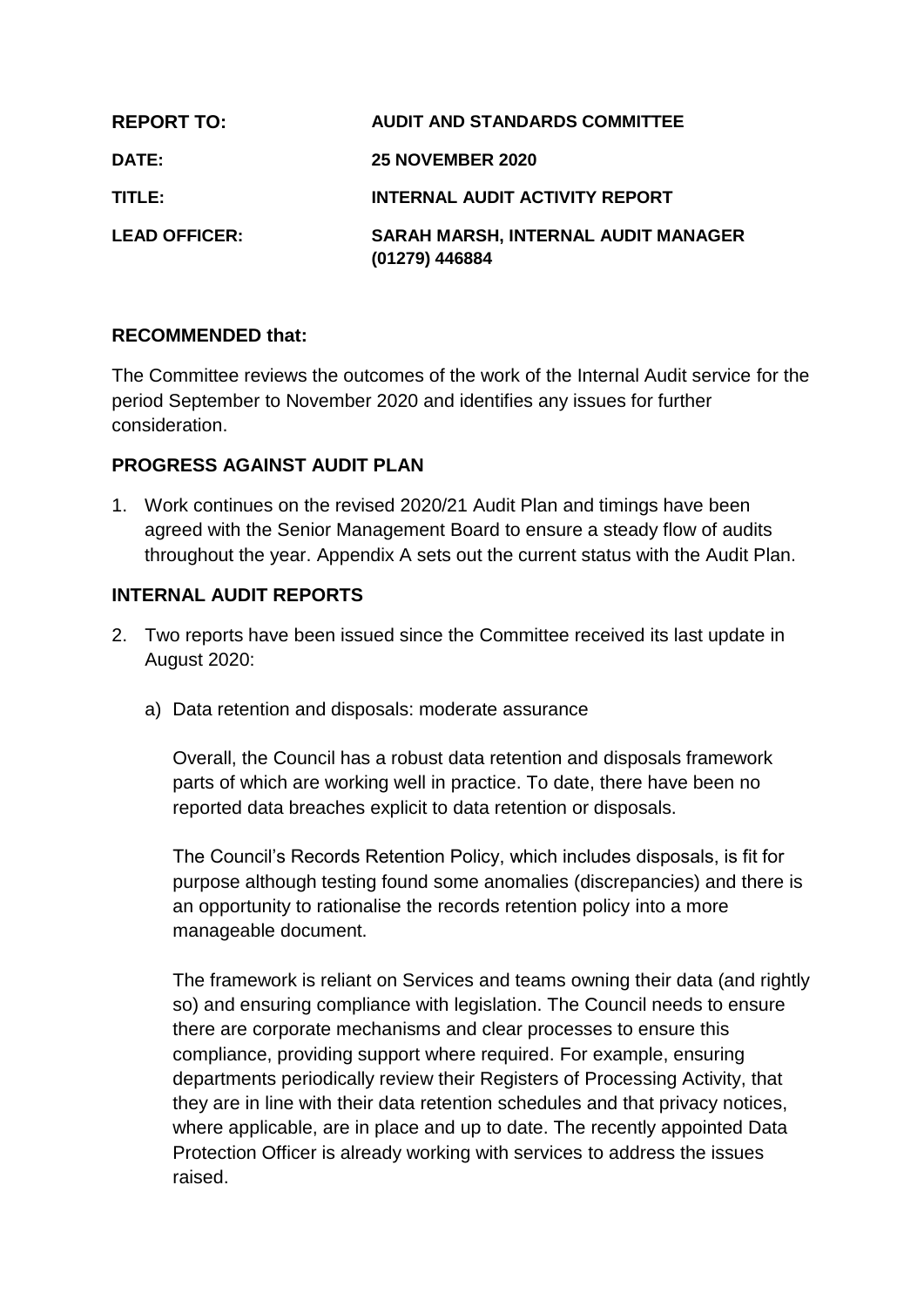In addition, there are other corporate activities required such as ensuring there is a corporate approach to paper disposals and archiving. And longer term, bringing in document management systems where there is a heavy reliance on paper such as Housing.

b) Parks and Landscapes: limited assurance - arboriculture service, moderate assurance - grounds maintenance service

Grounds maintenance services are delivered by HTS (Property and Environment Ltd) in accordance with the contract payment mechanism, however improvements are required for the service to meet the needs of the Council.

The implementation of an annual grounds maintenance programme will inform the Council of the service plans in terms of planting and maintenance activities throughout the year. It also provides an opportunity for HTS to work with the Council to improve efficiencies, existing work processes and acknowledge the change in the town's environment. The contract monitoring process will also benefit as performance can be measured as planned service delivery against actual service delivered and enable a joint approach to ensure the right resources are available at the right time.

The arboriculture service is reactive, responding to emergency works and calls received from the public. There is no annual schedule for planned inspection of trees which, if in place, would provide assurance that trees in public places are inspected and maintained in order of risk. The risks to the Council include dangerous trees are not identified until structural damage has been caused, potential financial loss due to an increased number of insurance claims against the Council, and the Council could be prosecuted if a fallen tree causes injury. It is on this basis that the limited assurance opinion is given for the arboriculture service. An improvement action plan has been developed by HTS to complete outstanding tree work and is being led by HTS working with the Council.

There is a need to improve communication processes between the Council and HTS for grounds maintenance and arboriculture services, to ensure information requirements are clarified and outstanding queries are followed up as part of the contract monitoring process. Performance is monitored and reported by HTS to the Council via a suite of Key Performance Indicators (KPIs) and meetings are held regularly between HTS and the Council.

Robust health and safety processes are in place for HTS operatives including vehicle maintenance, training and awareness for operatives and risk assessments are provided to staff on a need to know basis. Playground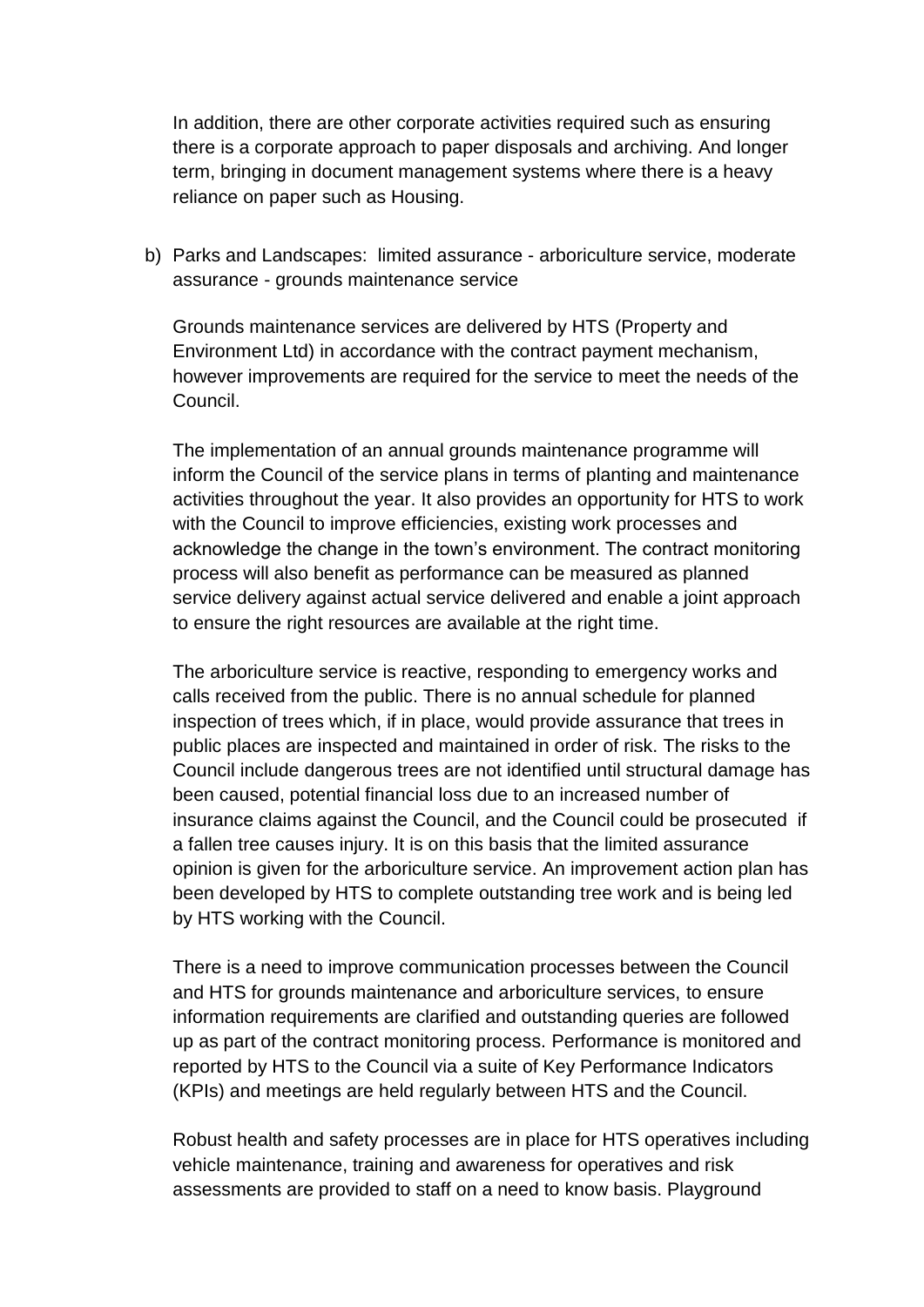inspections are completed and documented weekly and remedial work is addressed by order of priority.

# **ONGOING AUDIT WORK**

- 3. As the Council continues its Covid-19 recovery phase Internal Audit has:
	- a) Continued liaising with the Revenue and Benefits Manager about post business grant checks, sharing good practice from other councils and exploring the use of central government tools and other fraud related organisations (such as the National Anti-Fraud Network and Cifas, a not-for-profit fraud prevention membership organisation) to undertake these. Fraud expertise from the Epping Forest Corporate Fraud Team has been obtained through the shared Internal Audit arrangements.
	- b) Continued overseeing the project plan for implementation of the new HR system, which has an anticipated go-live date of December 2020, facilitating discussions between key departments to ensure there is a holistic approach to the project.
	- c) Coordinated the mandatory submission of data to the Cabinet Office for the National Fraud Initiative (NFI) data matching exercise, in liaison with Council Tax, Electoral Services, Licensing, Housing, Revenues and Benefits and Payroll. Matches are expected in January 2021.
	- d) Co-ordinated the process for appointing an Independent Member of the Audit and Standards Committee. The Council went out to advert in January 2020, with a closing date of end February 2020. Interviews were being set up for the three applications received but had to be postponed due to Covid-19. The interviews finally took place via Zoom at the beginning of October by the following panel members: Cllr Mullard, Cllr Clark and Cllr Carter supported by the Head of Finance and the Internal Audit Manager. An appointment was not made on this occasion as the shortlisted candidates failed to meet sufficiently the criteria set out within the person specification. The intention is to restart the recruitment process in the new year.

### **RECOMMENDATION TRACKER**

4. The Audit and Standards Committee receives details of all overdue recommendations, plus any high priority recommendations from final reports, regardless of whether they are overdue or not. The high priority recommendations on the tracker relate to Former Tenant Arrears and are being be formally followed up.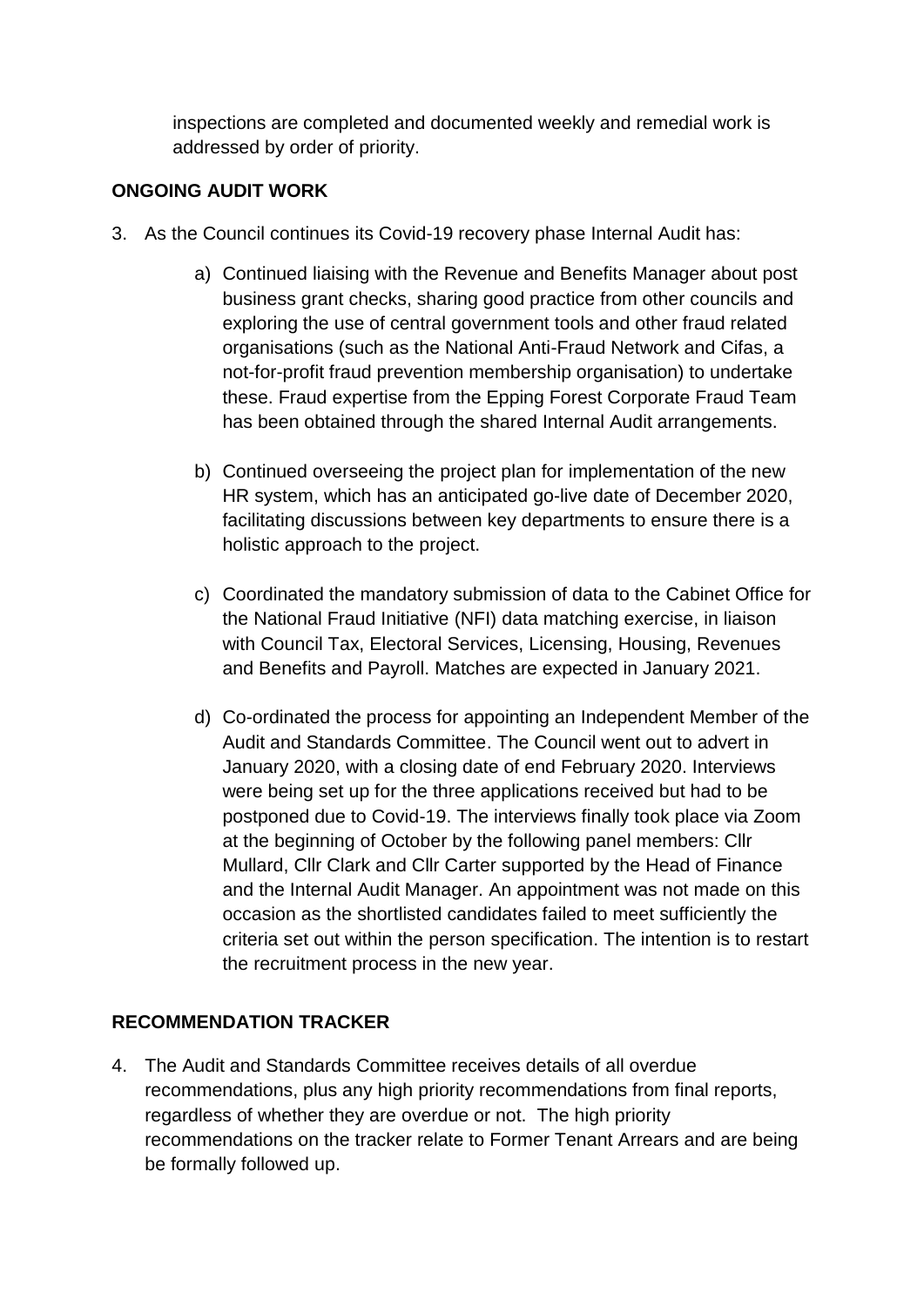- 5. The current tracker, as set out in Appendix B to the report, contains 15 recommendations which have passed their due date. Four of the recommendations (two high and two medium) relate to Former Tenant Arrears, and progress against these will be formally assessed through a follow up audit later on this year.
- 6. A comparison with previous periods is outlined in the table below:

# **Table 1 – Recommendations Tracker Comparison**

| <b>Recommendation Priority</b> | Number as   Number<br>(at)<br>November<br>2020 | (as at<br>August<br>2020 | <b>Number</b><br>(as at June $\vert$ (as at<br>2020) | <b>Number</b><br>March<br>2020 |
|--------------------------------|------------------------------------------------|--------------------------|------------------------------------------------------|--------------------------------|
| High - not yet due             |                                                |                          |                                                      |                                |
| High - passed due date         |                                                | າ                        |                                                      |                                |
| Medium - passed due date       | 12                                             | 15                       | 14                                                   | 10                             |
| Low - passed due date          |                                                | າ                        | 3                                                    | 2                              |
| <b>TOTAL</b>                   | 15                                             | 19                       | 19                                                   | 12                             |

### **IMPLICATIONS**

#### **Environment and Planning (includes Sustainability)**

None specific.

### **Author: Andrew Bramidge, Head of Environment and Planning**

### **Finance (includes ICT and Properties and Facilities)**

It is important that the organisation responds to and implements the recommendations flowing from the internal audit process in order to protect and improve the overall internal control environment of the Council.

**Author: Simon Freeman, Head of Finance and Deputy to the Chief Executive**

**Housing** None specific. **Author: Andrew Murray, Head of Housing**

**Community Wellbeing (includes Regeneration, Equalities and Social Inclusion)** None specific.

**Author: Jane Greer, Head of Community Wellbeing**

### **Governance (includes HR)**

Internal Audit provides a key element of assurance within the overall Governance framework within the Council and it is important that recommendations flowing from internal audit recommendations are acted upon and implemented within reasonable timescales if reliance on internal controls and procedures is to continue.